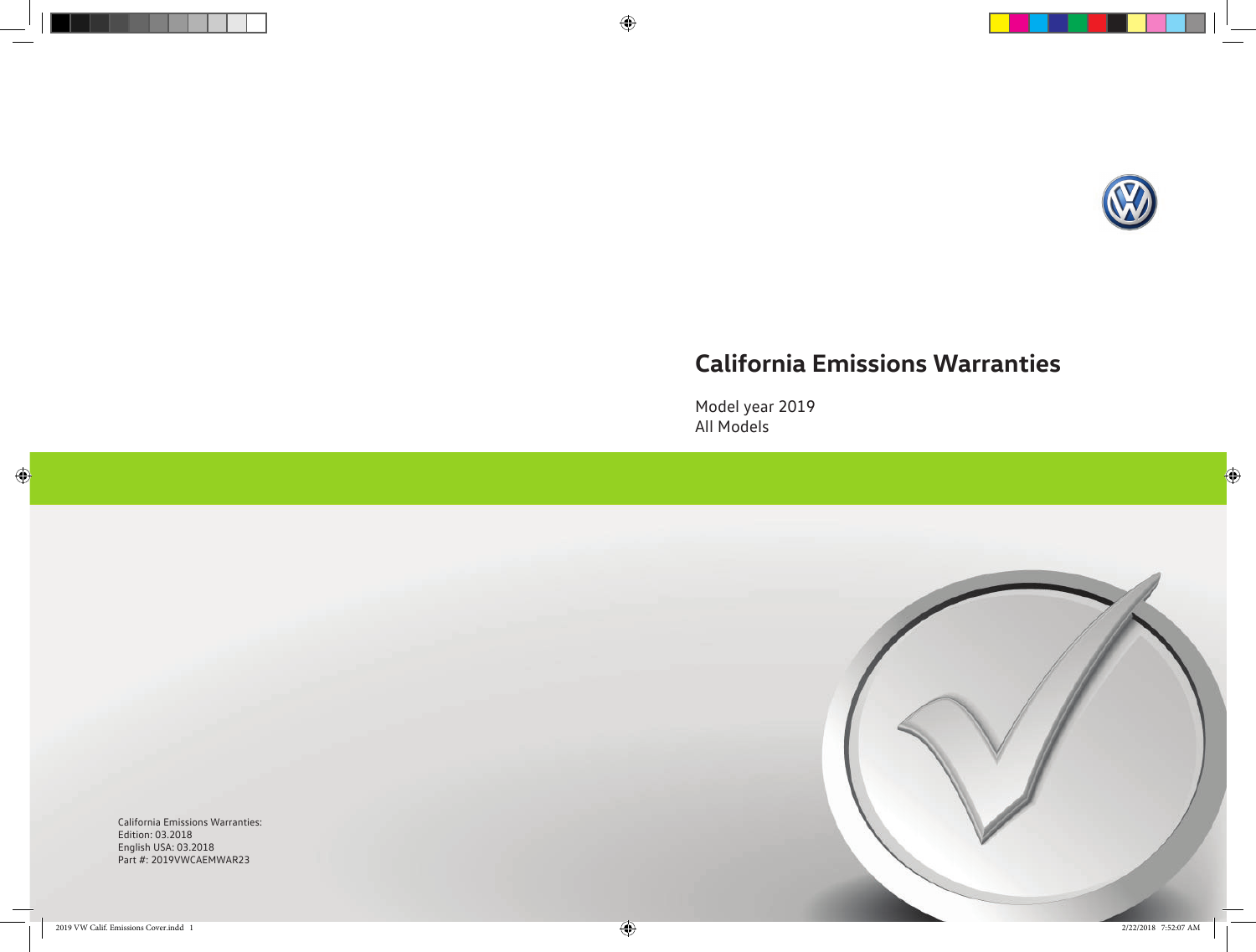# **Afterword**

It has always been Volkswagen's policy to continu ously improve its products. Volkswagen, therefore, reserves the right to make changes in design and specifications, and to make additions or improve ments to its products without incurring any obligation to install them on products previously manufactured.

All rights reserved.

May not be reproduced or translated in whole or in part without the written consent of Volkswagen Group of America, Inc. Specifications are subject to change without notice.

Text and specifications in this manual are based on information and knowledge available at the time of printing.

May not be reproduced or translated in whole or in part without consent of Volkswagen AG.

Printed in The United States

© 2018 Volkswagen Group of America, Inc.



Printed on environmentally friendly paper (bleached without chlorine, recyclable).

 $\bigoplus$ 

 $\bigoplus$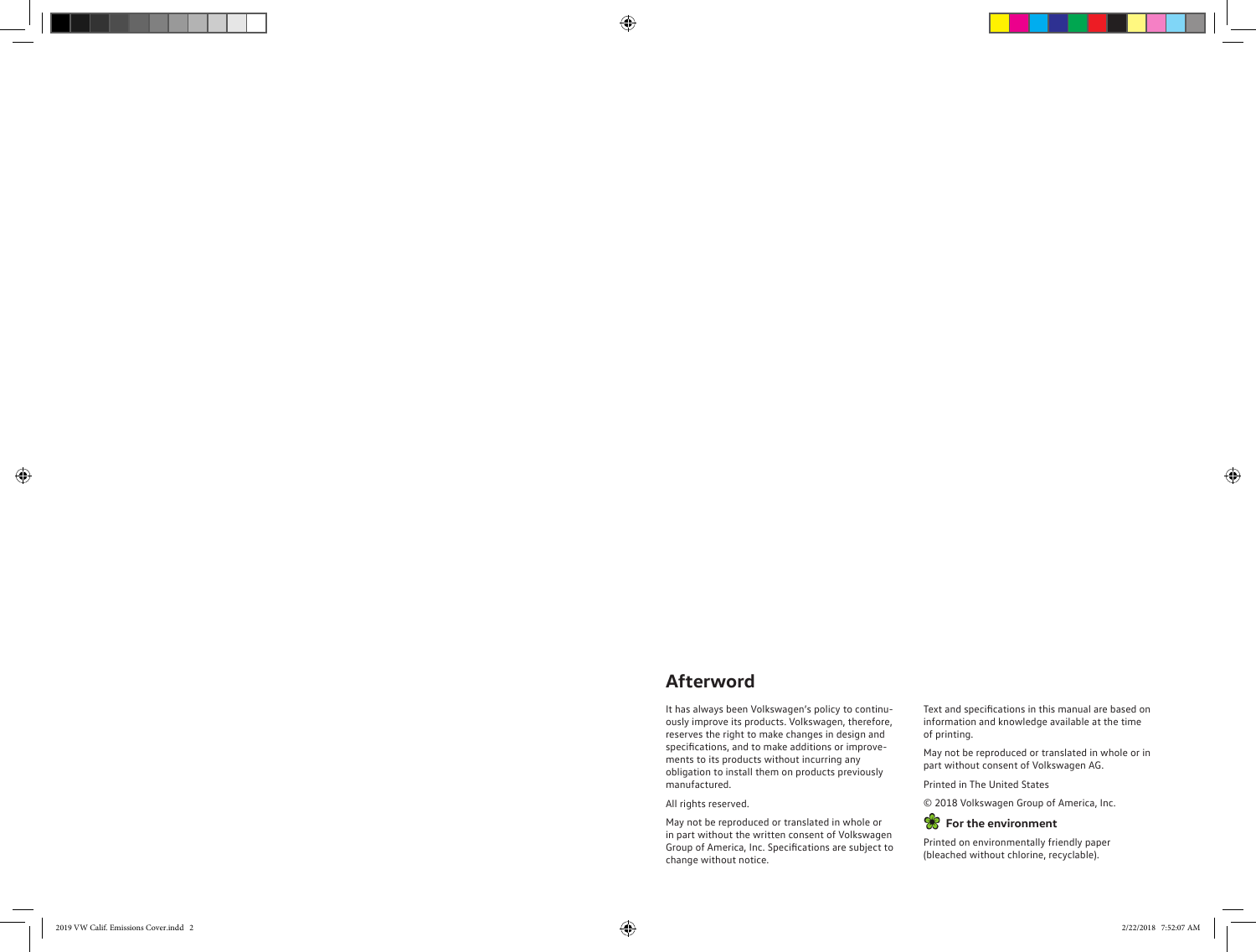## Table of contents

| General Warranty information 2 |  |
|--------------------------------|--|
| General Warranty Information 2 |  |

### **California Emissions Control System Warranties . . . . . . . . . . . . 3**

### **Your California Emissions Control System Warranties . . . . . . . . . . . . 4**

| Short-term Emissions Defects Warranty 4                                  |
|--------------------------------------------------------------------------|
| Long-term Emissions Defects Warranty 5                                   |
| California Emissions Performance Warranty. . 6                           |
| Performance Warranty Claim Approval 6                                    |
| Additional Information About Your California<br>Emissions \ Warranties 7 |

◈

### **Consumer Protection**

 $\bigoplus$ 

| BBB AUTO LINE Dispute Resolution 9         |
|--------------------------------------------|
| <b>State-Specific Warranty Enforcement</b> |
| NOTICE TO CALIFORNIA                       |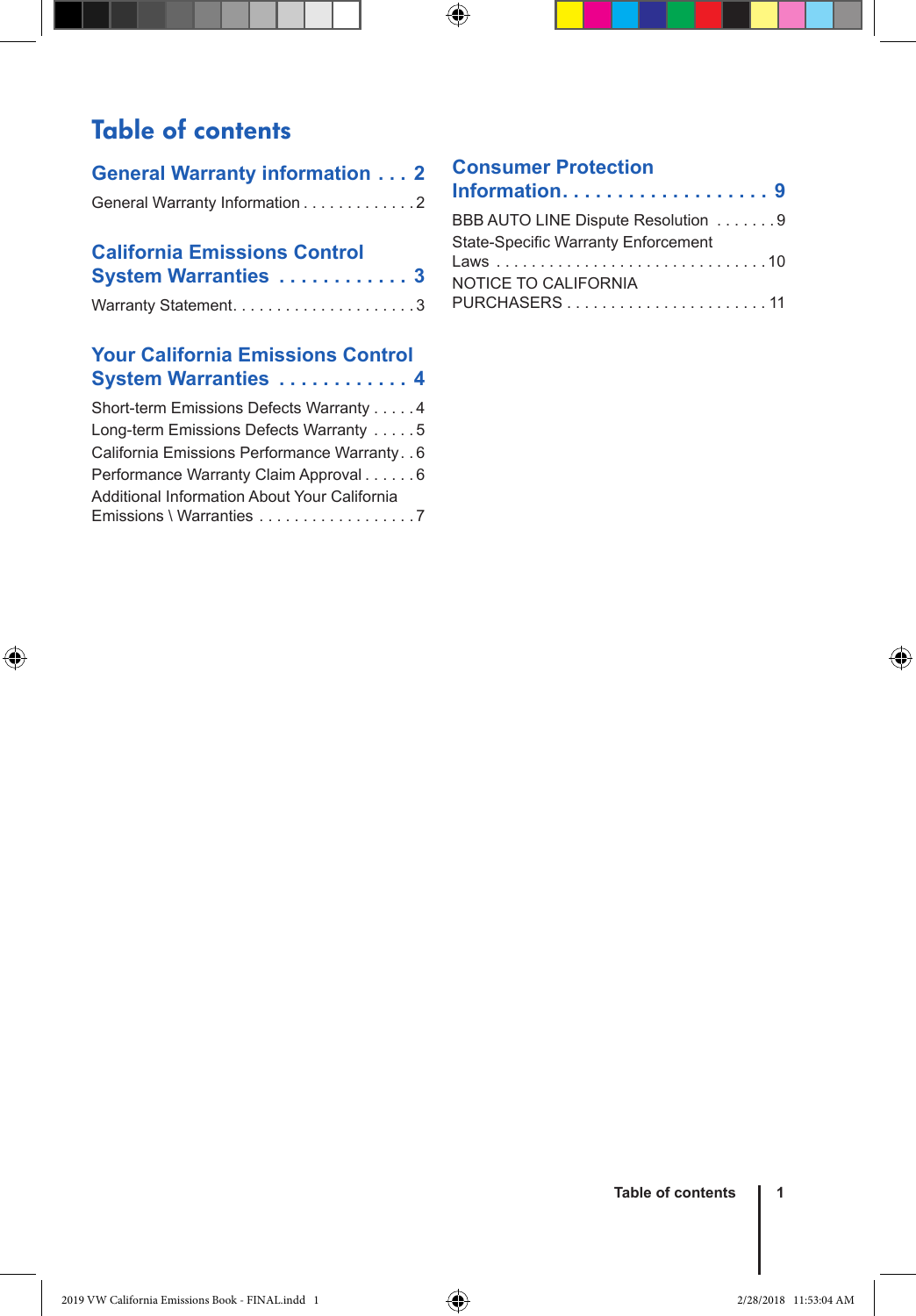### General Warranty information

### General Warranty Information

This document is a supplement to the **model year 2019** USA Warranty and Maintenance Booklet. It contains information relative to the State of California Emissions Warranties. Please review this supplemental warranty information as well as the warranty information detailed in the model year 2019 USA Warranty and Maintenance Booklet.

The Emissions Warranties set out on the following pages are warranties which the manufacturer is required by law to furnish to you at the time you take delivery of your new vehicle. These coverages may also be included in the Volkswagen 6 years or 72,000 miles, whichever occurs first, New Vehicle Limited Warranty.

The warranties required by Federal laws apply to all new Volkswagen vehicles imported and distributed by Volkswagen of America, Inc., an operating unit of Volkswagen Group of America, Inc. ("Volkswagen") for sale in the United States, including its territories. The warranties required by the State of California law apply to all new Volkswagen vehicles imported and distributed by Volkswagen for sale and registration in the following states:

- California
- Connecticut
- Delaware
- Maine

◈

- Maryland
- New Jersey
- **New York**
- Oregon
- Rhode Island
- Vermont
- Washington (state)
- Washington, D.C.
- Commonwealth of Massachusetts
- Commonwealth of Pennsylvania

Therefore, the owner of an above mentioned vehicle may have warranty rights under both Federal and State mandated emissions warranties.

Please read these warranties carefully. If you have any questions concerning the applicability of each warranty to your vehicle or want to know whether a particular repair will be performed free of charge pursuant to these warranties, please

**2 California Emissions Warranties**

write to or telephone:

⊕

**Volkswagen Group of America, Inc. Customer CARE 3800 Hamlin Road Auburn Hills, MI 48326** Tel.: **1 (800) 822-8987**

**Volkswagen participates in BBB AUTO LINE, an arbitration program administered by the Council of Better Business Bureaus. If you have a problem arising under any Volkswagen written warranty, we request that you bring it to Volkswagen's attention. If we are unable to resolve it, you may file a claim with BBB AUTO LINE. To file a claim with BBB AUTO LINE, call 1-800-955-5100. There is no charge for the call. You are required to use the BBB AUTO LINE program before asserting in court any presumption set forth in California Civil Code Section 1793.22, and before pursuing any legal remedy under 15 U.S.C. 2310(d) with respect to the New Vehicle Limited Warranty. You are not required to use BBB AUTO LINE before pursuing rights and remedies under any other State or Federal law. You may also be required to use the BBB AUTO LINE procedure before pursuing legal remedies under your state lemon law. Further information on the BBB AUTO LINE can be found in the "Consumer Protection Information" section of this supplement.**

◈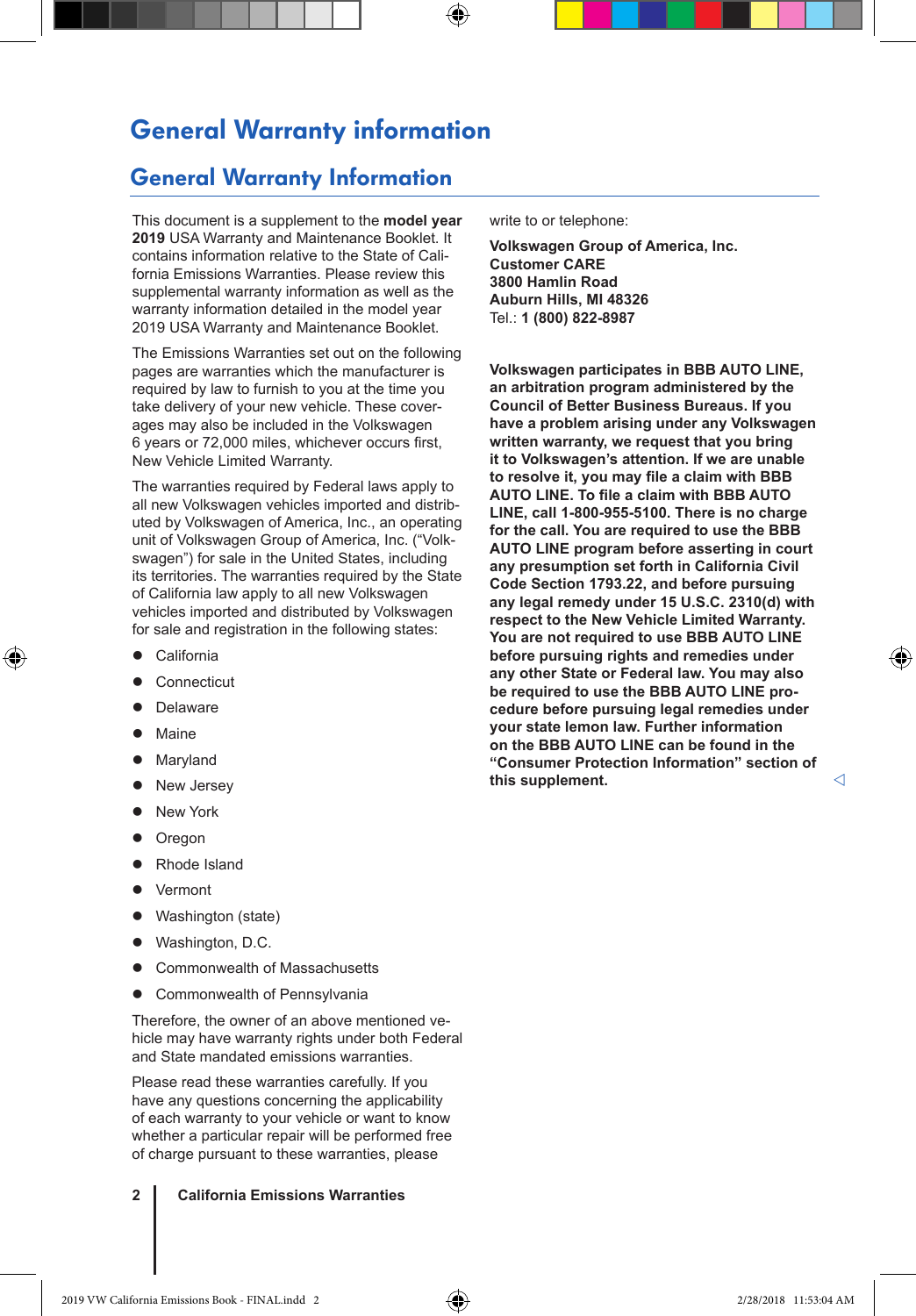## California Emissions Control System Warranties

⊕

### Warranty Statement

#### **California law requires us to provide you with the following Emissions Warranty Statement:**

#### **Your warranty rights and obligations**

The California Air Resources Board is pleased to explain the emission control system warranty on your **model year 2019** vehicle. In California, new motor vehicles must be designed, built and equipped to meet the State's stringent anti-smog standards. Volkswagen must warrant the emission control system on your vehicle for the periods of time listed below provided there has been no abuse, neglect or improper maintenance of your vehicle.

Your emission control system may include parts such as the carburetor or fuel-injection system, the ignition system, catalytic converter, and engine computer. Also included may be hoses, belts, connectors and other emission-related assemblies.

Where a warrantable condition exits, Volkswagen will repair your vehicle at no cost to you including diagnosis, parts and labor.

#### **Manufacturer's warranty coverage:**

⊕

#### **For 3 years or 50,000 miles, whichever occurs first:**

If your vehicle fails a Smog Check inspection, all necessary repairs and adjustments will be made by Volkswagen to ensure that your vehicle passes the inspection. This is your emission control system PERFORMANCE WARRANTY.

If any emission-related part on your vehicle is defective, the part will be repaired or replaced by Volkswagen. This is your short-term emission control system DEFECTS WARRANTY.

#### **For 7 years or 70,000 miles, whichever occurs first:**

If an emission-related part listed in this booklet specially noted with coverage for 7 years or 70,000 miles is defective, the part will be repaired or replaced by Volkswagen. This is your long-term emission control system DEFECTS WARRANTY.

#### **Owner's Warranty Responsibilities:**

As the vehicle owner, you are responsible for the performance of the required maintenance listed in the Maintenance section of the model year 2019 USA Warranty and Maintenance Booklet. Volkswagen recommends that you retain all receipts covering maintenance on your vehicle, but Volkswagen cannot deny warranty solely for the lack of receipts or for your failure to ensure the performance of all scheduled maintenance.

You are responsible for presenting your vehicle to an authorized Volkswagen dealer as soon as a problem exists. The warranty repairs should be completed in a reasonable amount of time, not to exceed 30 days.

As the vehicle owner, you should also be aware that Volkswagen may deny you warranty coverage if your vehicle or a part has failed due to abuse, neglect, improper maintenance or unapproved modifications.

If you have any questions regarding your warranty rights and responsibilities, you should contact Volkswagen Customer Care using our toll-free number: Tel.: **1 (800) 822-8987**

or write to the California Air Resources Board at:

**California Air Resources Board P.O. Box 8001 El Monte, CA 91734-2302**

▶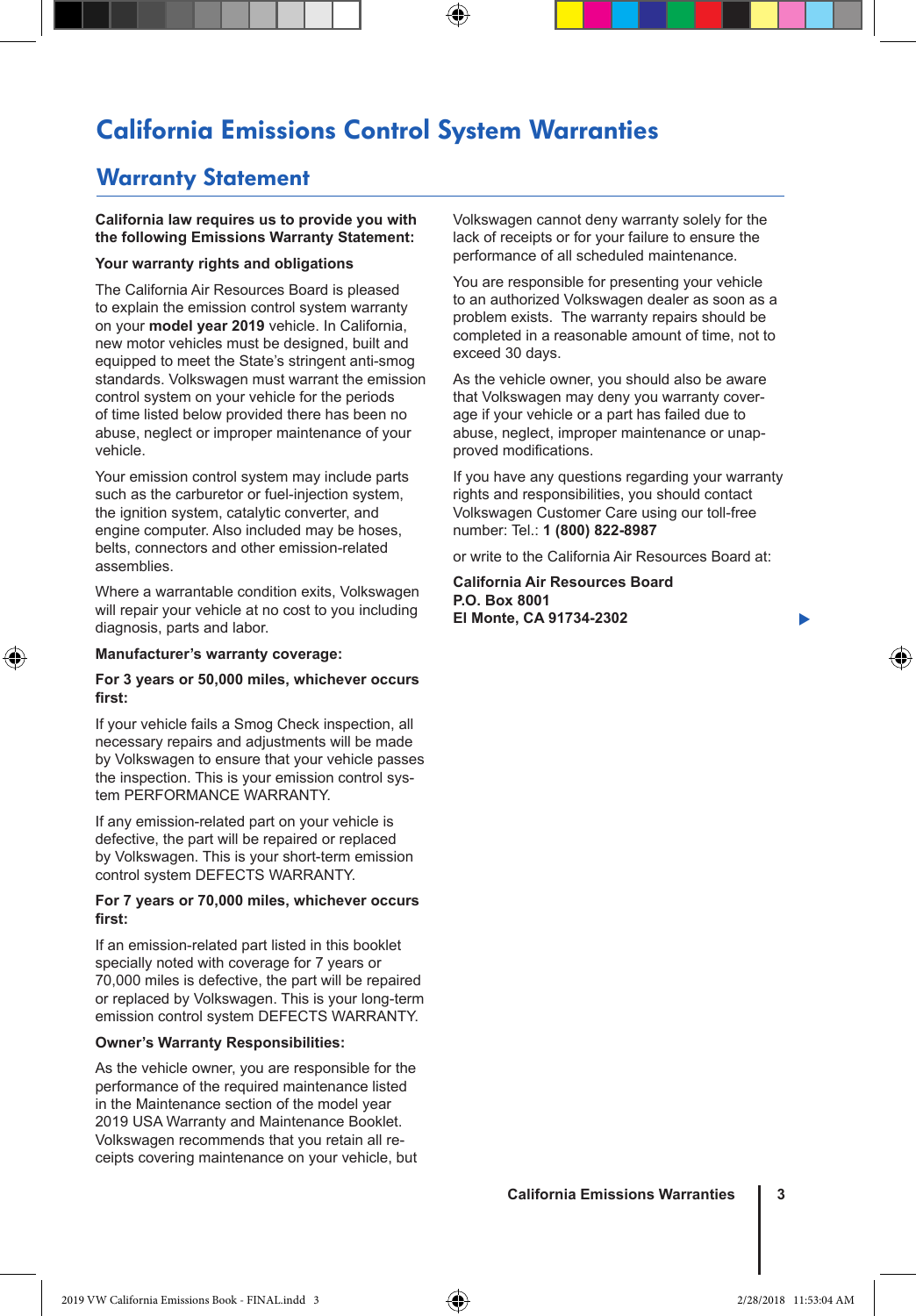### Your California Emissions Control System Warranties

⊕

### Short-term Emissions Defects Warranty

#### **For 3 years / 50,000 miles**

Volkswagen of America, Inc., an operating unit of Volkswagen Group of America, Inc. ("Volkswagen"), warrants to the original retail purchaser or original lessee and any subsequent purchaser or lessee that every **model year 2019** Volkswagen vehicle imported by Volkswagen and certified for sale and registered in California:

- was designed, built and equipped so as to conform with all applicable requirements of the California Air Resources Board (California ARB) and
- is free from defects in material and workmanship which cause the vehicle to fail to conform with California ARB requirements, including any defect which would cause the vehicle's on-board malfunction indicator to illuminate, for 3 years or 50,000 miles, whichever occurs first.

A warranted part is any part installed on a motor vehicle or motor vehicle engine by the vehicle or

◈

engine manufacturer, or installed in a warranty repair, which affects any regulated emission from a motor vehicle or engine which is subject to California emission standards.

The obligation of Volkswagen under this warranty is limited, however, to the following: If within this period a defect in material or workmanship causes the vehicle to fail to conform with California regulations and the vehicle is brought to the workshop of any authorized Volkswagen dealer in the United States, including its territories, the dealer will make repairs as may be required by these regulations free of charge.

These coverages may also be included in the Volkswagen 6 years or 72,000 miles, whichever occurs first, New Vehicle Limited Warranty.

Your authorized Volkswagen dealer can tell you which parts of your vehicle are considered emissions-related and subject to special warranty coverage.

Þ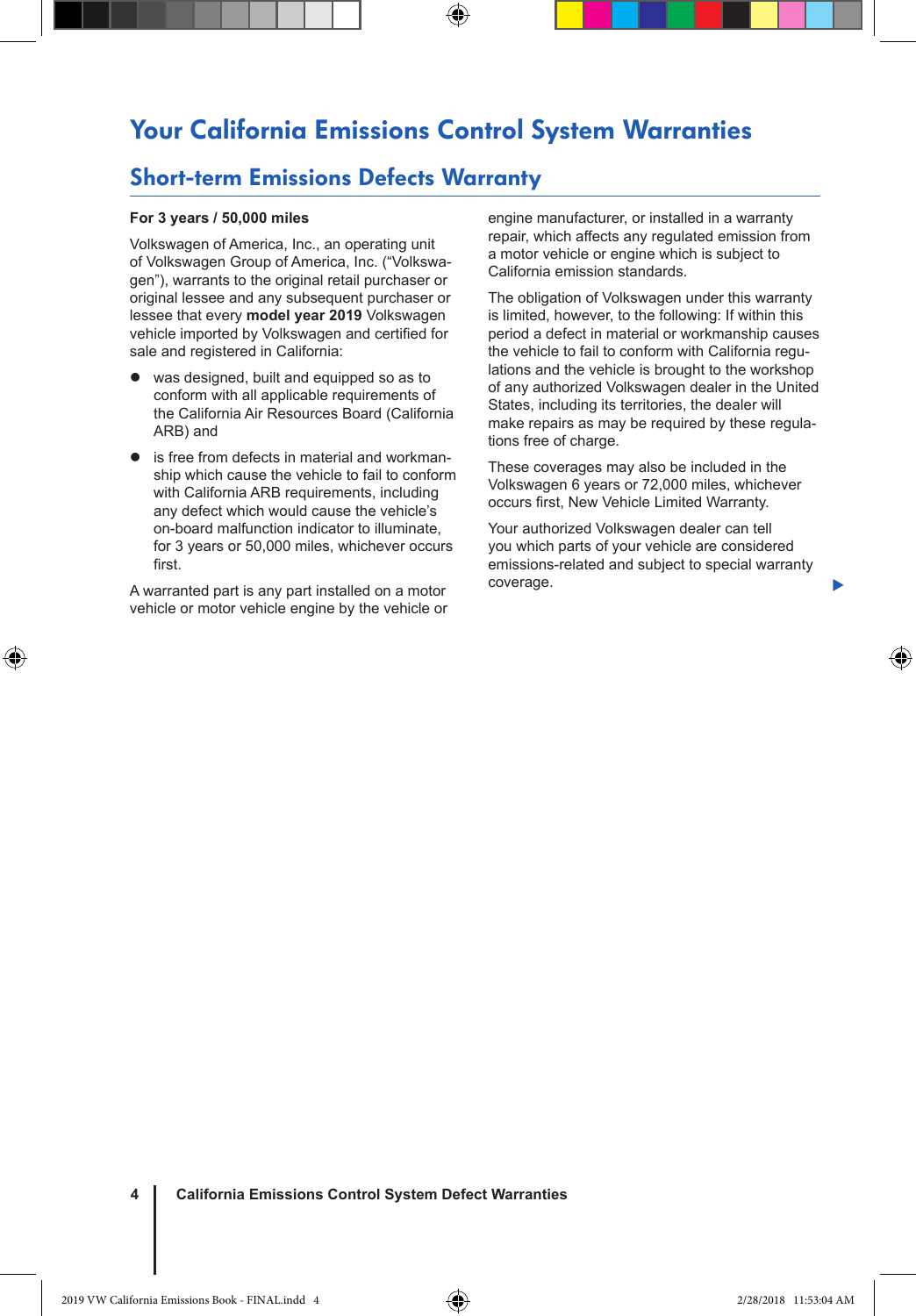### Long-term Emissions Defects Warranty

**For 7 years / 70,000 Miles (or whichever occurs first) covering Certain Emission Systems Parts**

⊕

| <b>Vehicle Carline</b>                                           | Jetta / Golf &<br><b>Golf SportWagen</b> | Arteon / Atlas / Beetle<br><b>Convertible &amp; Coupe</b><br>/ Golf GTI / Golf R /<br><b>Golf SportWagen 4M</b><br>/ Alltrack / Jetta GLI /<br>Passat / Tiguan LWB /<br><b>Tiguan Limited</b> | <b>Atlas</b> |
|------------------------------------------------------------------|------------------------------------------|-----------------------------------------------------------------------------------------------------------------------------------------------------------------------------------------------|--------------|
| Component                                                        | 1.4L TSI                                 | 1.8L & 2.0L TSI                                                                                                                                                                               | 3.6L V6      |
| A/C Compressor                                                   | X                                        | X                                                                                                                                                                                             | X            |
| A/C Condenser                                                    | X                                        | X                                                                                                                                                                                             | X            |
| A/C Evap w/Expansion Valve                                       |                                          | X                                                                                                                                                                                             |              |
| <b>ABS Control Unit</b>                                          | X                                        | X                                                                                                                                                                                             | X            |
| <b>ACF Evap Emission Canister</b>                                |                                          |                                                                                                                                                                                               | X            |
| Camshaft (Inlet and Outlet)                                      |                                          | X                                                                                                                                                                                             | X            |
| Camshaft Adjuster (Intake & Exhaust)                             | X                                        |                                                                                                                                                                                               | X            |
| Catalytic Converter*                                             | X                                        | X                                                                                                                                                                                             | X            |
| Charge Air Cooler                                                | X                                        | X                                                                                                                                                                                             |              |
| Check Engine Light (MIL) / On-Board Diag-<br>nostic Device (OBD) | X                                        | X                                                                                                                                                                                             | X            |
| Cylinder Head Cover w/Camshaft                                   | X                                        | X                                                                                                                                                                                             | X            |
| Cylinder Head w/Valves                                           | X                                        |                                                                                                                                                                                               |              |
| Electric Fuel Delivery Unit & Fuel Gauge<br>Sender               | X                                        |                                                                                                                                                                                               |              |
| Engine Electronic Control Module (ECM)*                          | X                                        | X                                                                                                                                                                                             | X            |
| Engine Thermostat & Housing                                      | X                                        |                                                                                                                                                                                               |              |
| Exhaust Manifold w/Turbocharger                                  | X                                        | X                                                                                                                                                                                             | X            |
| <b>Fuel Distributor Rail</b>                                     |                                          |                                                                                                                                                                                               | X            |
| Fuel Injector                                                    |                                          |                                                                                                                                                                                               | X            |
| <b>Fuel Tank</b>                                                 | X                                        | X                                                                                                                                                                                             | X            |
| Intake Manifold                                                  | X                                        | X                                                                                                                                                                                             | X            |
| Throttle Part and Idle Control Valve                             |                                          | X                                                                                                                                                                                             |              |
| Timing Chain & Housing Cover                                     |                                          | X                                                                                                                                                                                             | X            |
| Transmission Control Module (TCM)*                               | X                                        | X                                                                                                                                                                                             | X            |

\*Also covered by the Federal Emissions Warranty for 8 years or 80,000 miles, whichever occurs first, from the vehicle's in-service date

Part(s) & labor associated with the above components necessary for replacement, including: Hoses; gaskets, seals; wires, harnesses, connectors; nuts, bolts, screws, fasteners are covered

 $\triangleleft$ 

◈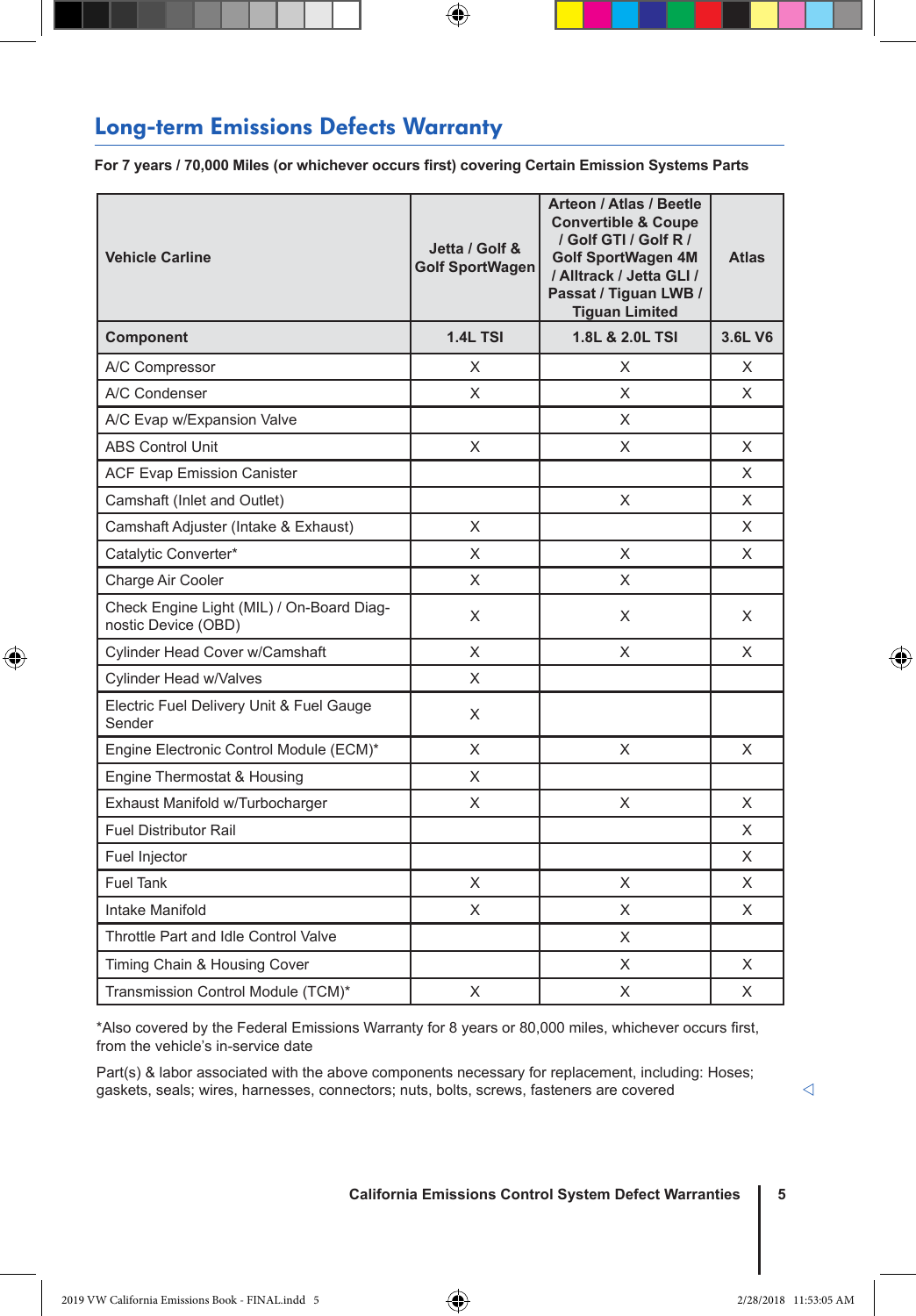### California Emissions Performance Warranty

California maintains a mandatory Smog Check inspection (a State Inspection and Maintenance program), requiring the emission control system of motor vehicles to be tested at regular intervals.

If your vehicle fails to pass a Smog Check inspection performed by a Licensed Smog Check inspection station pursuant to the California Smog Check inspection program, any authorized Volkswagen dealer in the United States, including its territories, will perform free of charge any repairs

necessary for the vehicle to pass the Smog Check inspection for 3 years or 50,000 miles, whichever occurs first, from the date the vehicle is delivered to either the original purchaser or the original lessee; or if the vehicle is first placed in service as a "demonstrator" or "company" car, on the date such vehicle is first placed in service.

These PERFORMANCE WARRANTY repairs include diagnosis, parts, and labor.

### Performance Warranty Claim Approval

You may raise a claim under this warranty immediately after your vehicle has failed a Smog Check inspection if, as a result of that failure, you are required by law to repair the vehicle to avoid imposition of a penalty or cancellation of your right to use the vehicle. You need not actually suffer the loss or lose the right to use your vehicle or pay for the repair before presenting your claim.

Claims may be presented only by bringing your vehicle to any authorized Volkswagen dealer in the United States, including its territories. The dealer will honor or deny your claim within a reasonable time, not to exceed thirty (30) days, from the time at which your vehicle is presented for repair or within any time period specified by local, state or Federal law, whichever is shorter, except when a delay is caused by events not attributable to Volkswagen or the dealer. If the dealer denies your claim, you will be notified in writing of the reasons for rejecting the claim. If you do not receive notice of denial of your claim within the above time period, Volkswagen is required by law to honor the claim.

⊕

Under certain circumstances, your claim may be denied because you have failed to comply with instructions for scheduled maintenance contained in the Maintenance section of the model year 2019 USA Warranty and Maintenance Booklet. In determining whether you have complied with the instructions for scheduled maintenance and

proper use, Volkswagen may require you to furnish proof of compliance only with those maintenance instructions which Volkswagen has reason to believe were not performed and which could be the cause of the Smog Check inspection failure.

Volkswagen may deny an emission performance warranty claim on the basis that a non-EPA certified replacement part was used in the maintenance or repair of the vehicle if Volkswagen can prove that the non-certified part is either defective in materials or workmanship, or not equivalent from an emission standpoint to the original part, and you are not able to offer information that the part is either not defective or equivalent to the original part with respect to its emission performance.

Volkswagen will not deny a claim relating to:

- Warranty work or pre-delivery service performed by an authorized Volkswagen dealer
- Work performed in an emergency to rectify an unsafe condition attributable to Volkswagen, provided you have taken steps in a timely manner to put the vehicle back into a conforming condition
- The use of an uncertified part or to noncompliance with the instructions for proper maintenance and use, which is not related to the Smog Check inspection failure

**6 California Emissions Control System Defect Warranties**

2019 VW California Emissions Book - FINAL.indd 6 2/28/2018 11:53:05 AM

◁

⊕

◁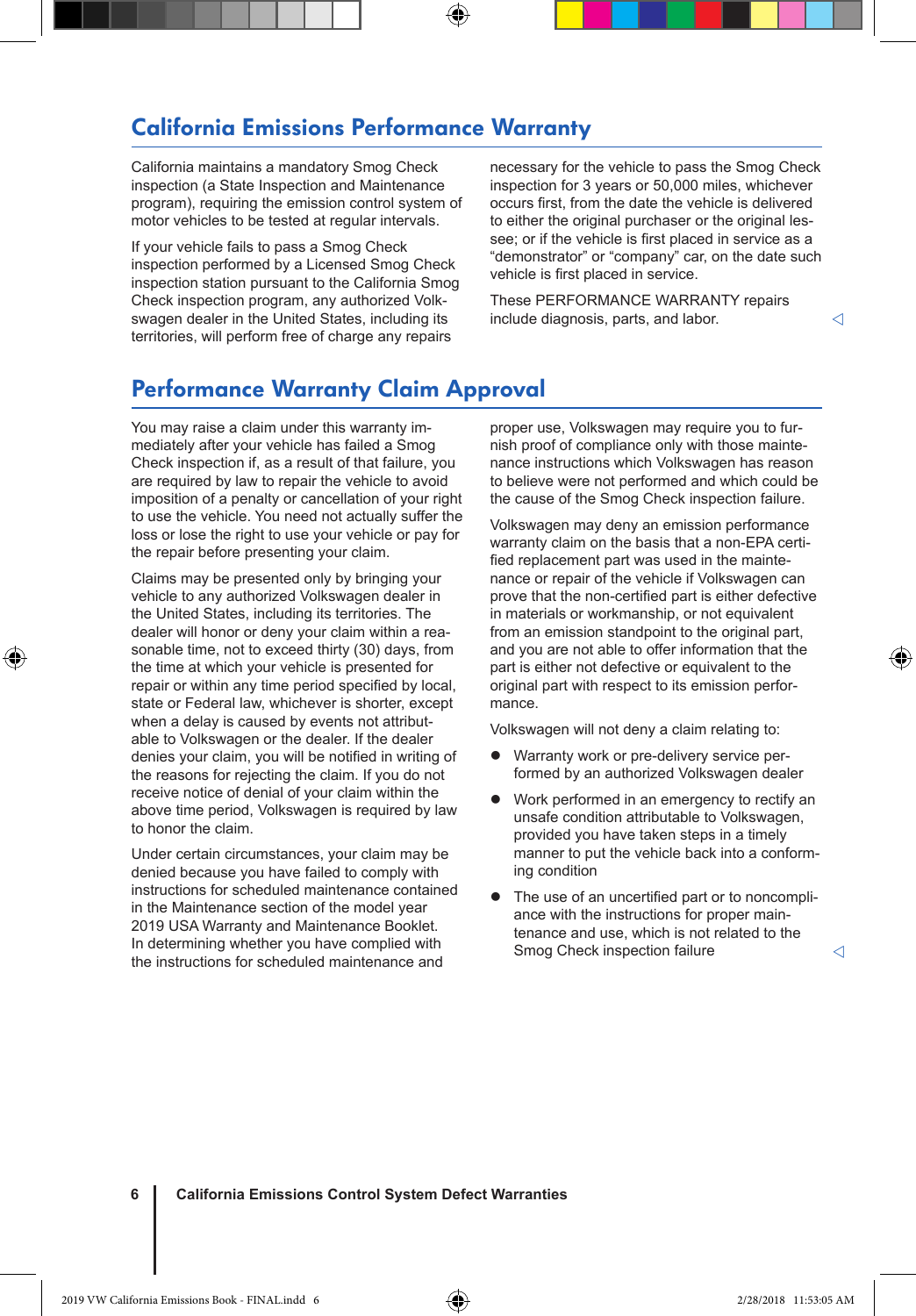### Additional Information About Your California Emissions \ **Warranties**

#### **Warranty period**

The warranty period begins on the date the vehicle is delivered to either the original purchaser or the original lessee; or if the vehicle is first placed in service as a "demonstrator" or "company" car, on the date such vehicle is first placed in service.

#### **Proper maintenance and use**

Instructions for proper maintenance are contained in the Maintenance section of the model year 2019 USA Warranty and Maintenance Booklet. Time and mileage intervals at which maintenance is to be performed, may vary from model to model.

Volkswagen recommends you keep a record of scheduled maintenance performed by having the Maintenance section of the model year 2019 USA Warranty and Maintenance Booklet validated at the approximate time or mileage intervals by an authorized Volkswagen dealer, and that you provide these records to the new owner whenever you sell the vehicle.

Failure to maintain your vehicle according to the instructions for proper maintenance may cause the vehicle to exceed applicable emissions standards and could result in denial of warranty coverage. However, Volkswagen will not deny a warranty claim solely on the basis of your failure to maintain the vehicle according to the instructions or failure to keep a record of maintenance.

Instructions for proper use of the vehicle are contained in your Volkswagen Owner's Manual.

#### **Use of Volkswagen Genuine Parts**

⊕

Volkswagen recommends that Volkswagen Genuine Parts be used as replacement parts for the maintenance, repair or replacement of emission control systems. Use of replacement parts which are not equivalent to Volkswagen Genuine Parts in emission performance and durability may impair the effectiveness of emission control systems. Although use of parts other than Volkswagen Genuine Parts does not invalidate these warranties, Volkswagen assumes no liability under these warranties for failure of such parts and damage to other parts caused by such failure.

#### **Maintenance and repairs performed by independent service shops**

Without invalidating these warranties, you may choose to have maintenance, repair or replacement of emission control components performed by any automotive service establishment or individual qualified to perform such services. However, the cost of such services is not covered by these warranties except in emergencies. If the independent service establishment finds a warrantable defect, you may deliver the vehicle to an authorized Volkswagen dealer and have the defect corrected free of charge. **Volkswagen will not be liable for any expenses which you have incurred at the independent service establishment, except for emergency repairs.** See "Emergency Repairs" for further details.

#### **Parts not scheduled for inspection or replacement**

Any part, which is not scheduled for inspection or replacement at maintenance intervals specified in the Maintenance section of the model year 2019 USA Warranty and Maintenance Booklet, is covered by this warranty for the full warranty period. Any such parts repaired or replaced under warranty are warranted for the remaining warranty period.

#### **Scheduled part inspection or replacement**

A part scheduled only for inspection in accordance with Volkswagen's instructions or required scheduled maintenance is covered for the duration of these warranties.

A part installed in accordance with Volkswagen's instructions or required scheduled maintenance is warranted until the next scheduled replacement interval for the duration of these warranties.

#### **Damage to non-warranty parts**

If failure of a warranted part causes damage to a part not covered by warranty, the non-warranted part will also be replaced free of charge.

#### **Emergency repairs**

Emergency repairs performed by a non-Volkswagen service facility will be reimbursed if the repair work was needed and correctly performed, and it was impossible or unreasonable under the circumstances to tow or drive your Volkswagen to the nearest authorized Volkswagen dealer. The maximum reimbursement allowable is an amount equal to the cost if your authorized Volkswagen dealer had completed the repair(s). Reimbursement will be considered when you submit all of the following items to your authorized Volkswagen dealer:

- A statement explaining the circumstances that prevented you from getting to an authorized Volkswagen dealer
- Paid receipt(s)
- $\bullet$  Repair order(s)
	- Part(s) removed from your Volkswagen

#### **California Emissions Control System Defect Warranties 7**

▶

♠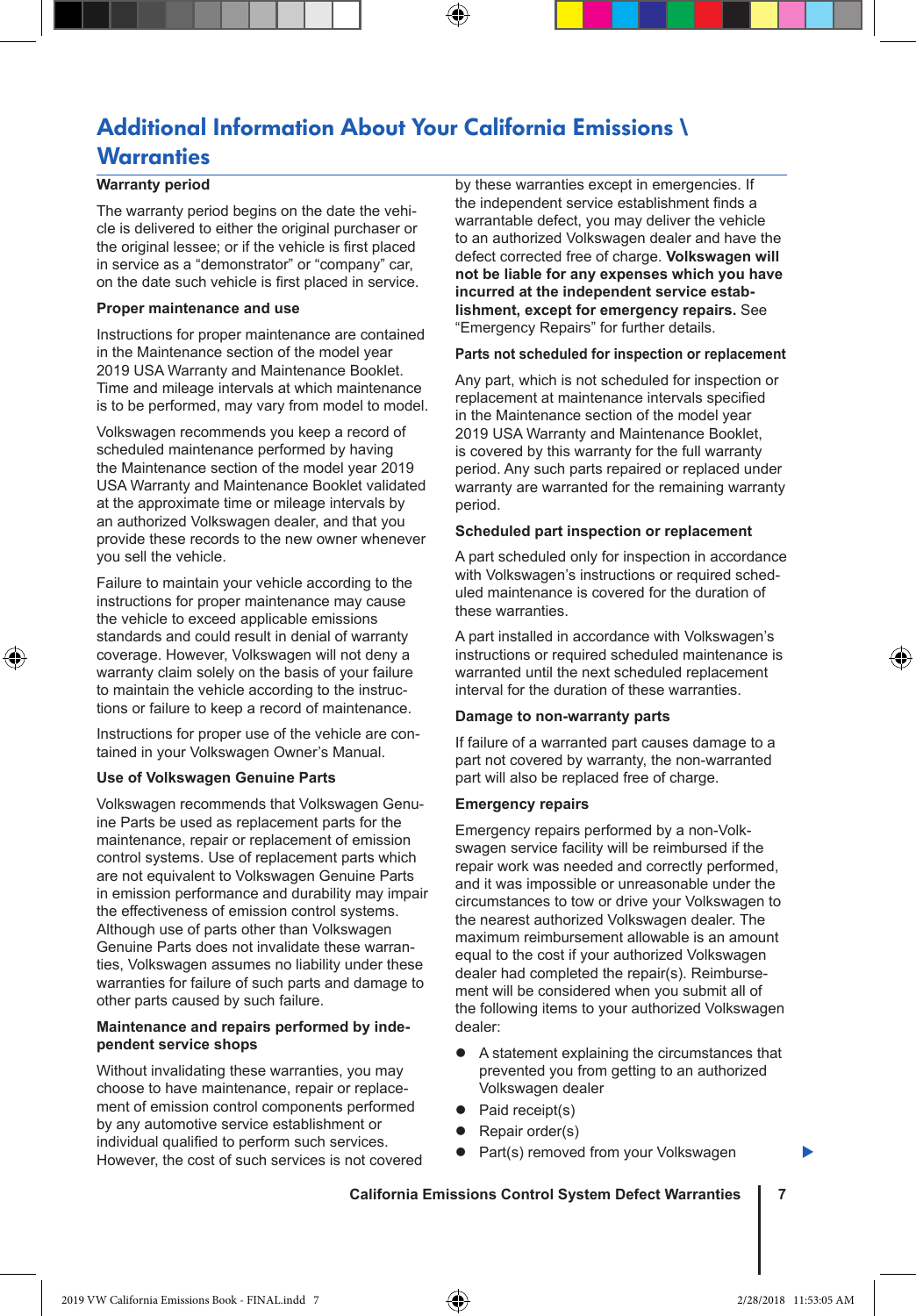#### **Damage caused by tampering, use of improper fuel, abuse, neglect and improper maintenance**

⊕

These warranties do not cover any damage to the vehicle caused by tampering with emission controls, use of fuel containing lead, or fuel not meeting the specifications set forth in the Owner's Manual, and abuse, neglect or improper maintenance of the vehicle. Diagnosis and repair of such damage are at the expense of the owner.

#### **Implied warranties**

◈

**Any implied warranty, including any warranty of merchantability or warranty of fitness for a particular purpose, is limited in duration to the stated period of these written warranties.**

**Incidental and consequential damages**

**These warranties do not cover any incidental or consequential damages, such as loss of resale value, lost profits or earnings, and outof-pocket expenses for substitute transportation or lodging.**

Some states do not allow the exclusion or limitation of incidental or consequential damages, so this limitation or exclusion may not apply to you.

**In the event you have not received the**  ۱ē **services promised in these warranties, please follow the procedures described in the model year 2019 USA Warranty and Maintenance Booklet.**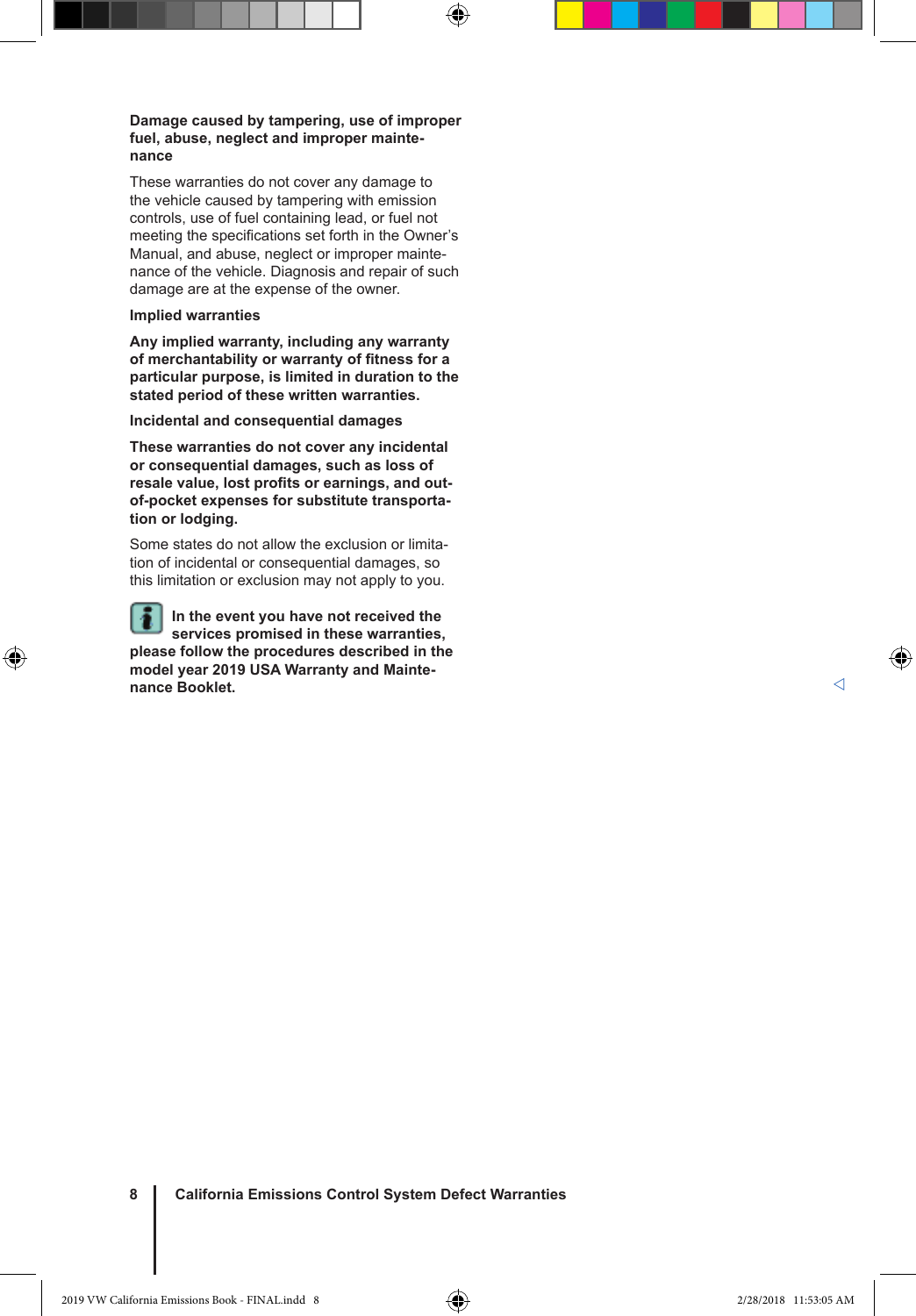# Consumer Protection Information

⊕

### **BBB AUTO LINE Dispute Resolution**

#### Informal dispute mechanism

Volkswagen participates in BBB AUTO LINE, an arbitration program administered by the Council of Better Business Bureaus (3033 Wilson Boulevard, Suite 600, Arlington, Virginia 22201).

If you have a problem arising under any Volkswagen written warranty, we request that you bring it to Volkswagen's attention. If we are unable to resolve it, you may file a claim with BBB AUTO LINE. You are required to use the BBB AUTO LINE program before asserting in court any presumption set forth in California Civil Code Section 1793.22, and before pursuing any legal remedy under 15 U.S.C. 2310(d) with respect to the New Vehicle Limited Warranty. You are not required to use BBB AUTO LINE before pursuing rights and remedies under any other State or Federal law. The BBB AUTO LINE program is free of charge to you, but there are some vehicle age and mileage limitations, so please call BBB AUTO LINE for more details.

To file a claim with BBB AUTO LINE, call:

#### Tel.: **1 (800) 955-5100**

⊕

If you call BBB AUTO LINE, please be prepared to provide the following information:

- Your name and address
- The Vehicle Identification Number (VIN)
- The make, model, and model year of your vehicle
- The delivery date and current mileage of your vehicle
- A description of the concern with your vehicle

The BBB AUTO LINE program is an arbitration program. However, the staff will facilitate negotiations between the parties in an effort to bring your claim to a mutually acceptable resolution. If you do not agree with the mediated solution, you may request an arbitration hearing.

Arbitration is a process by which an impartial person makes a decision on your claim. The arbitrators are not connected with the automobile industry and serve on a voluntary basis. You may attend the hearing in person, bring witnesses, and give supporting evidence. Instead of appearing in person, you may request a written or even a telephone arbitration hearing. The BBB shall make every effort to obtain a final resolution of your claim within 5 business days of the hearing (that is, within 40 days of when your claim was filed), unless state or Federal law provides otherwise. You then have the opportunity to accept or reject the decision.

- If you accept the decision, the manufacturer will be bound by the decision and will be required to fulfill its obligation within the time frame specified by the arbitrator.
- If you reject the decision, you are free to pursue other legal remedies available under state or federal law, and the manufacturer will not be required to comply with any part of the decision.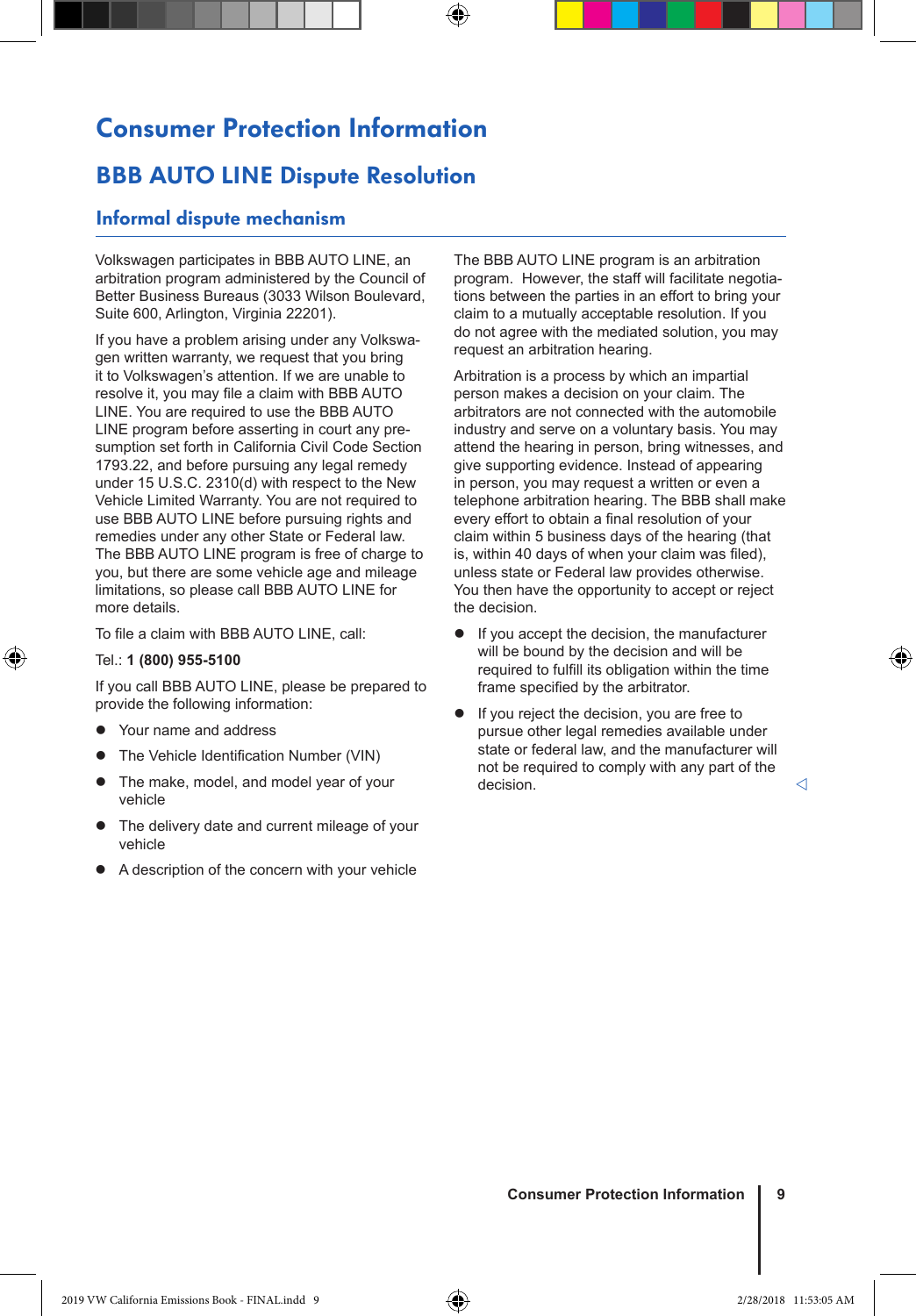### State-Specific Warranty Enforcement Laws

⊕

#### Local laws

◈

Each state has enacted warranty enforcement laws (commonly referred to as "lemon laws") that permit owners to obtain a replacement vehicle or a refund of the purchase price under certain circumstances. Although the provisions of these laws vary from state to state, their intent is to provide owners with certain rights if they experience significant service-related difficulties with their new vehicle.

**IMPORTANT NOTICE:** To the extent allowed by each state's law, Volkswagen requires that you first send written notification to Volkswagen explaining the nonconformity that you have experienced with the vehicle, and to allow Volkswagen the opportunity to make any needed repairs before you pursue other remedies provided by that state's law (in all other states where not specifically required by state law, Volkswagen requests that you provide the written notification).

Send written notification to:

**Volkswagen Group of America, Inc. Customer Resolution & Retention 3800 Hamlin Road Auburn Hills, MI 48326**

**IMPORTANT NOTICE:** Depending on the state's law, you may also be required to submit your complaint to BBB AUTO LINE before seeking other remedies. Please refer to the BBB AUTO LINE Dispute Resolution section of this booklet for more information about the BBB AUTO LINE dispute resolution program.

Because each state has enacted specific provisions as part of its lemon law, Volkswagen suggests that you research and follow the laws in your state.

#### **10 Consumer Protection Information**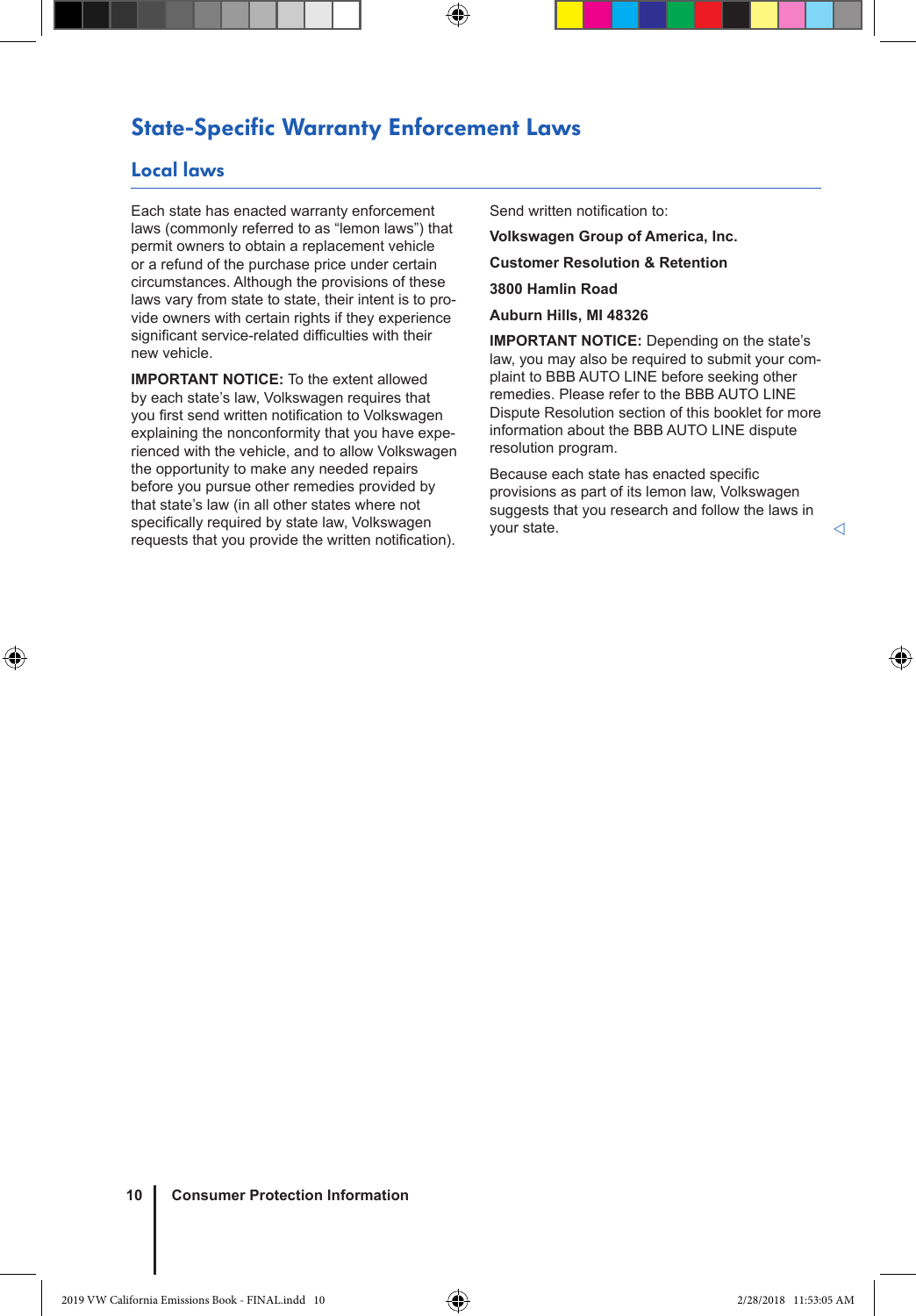### NOTICE TO CALIFORNIA PURCHASERS

Volkswagen participates in BBB AUTO LINE, an arbitration program administered by the Council of Better Business Bureaus (3033 Wilson Blvd., Suite 600, Arlington, VA 22201). BBB AUTO LINE and Volkswagen have been certified by the Arbitration Certification Program of the California Department of Consumer Affairs.

If you have a problem arising under a Volkswagen written warranty, we request that you bring it to our attention. If we are unable to resolve it, you may file a claim with BBB AUTO LINE. Claims must be filed with BBB AUTO LINE within six (6) months after the expiration of the warranty.

To file a claim with BBB AUTO LINE, call:

#### Tel.: **1 (800) 955-5100**

↔

There is no charge for the call.

In order to file a claim with BBB AUTO LINE, you will have to provide your name and address, the brand name and Vehicle Identification Number (VIN) of your vehicle, and a statement of the nature of your problem or complaint. You will also be asked to provide: the approximate date of your acquisition of the vehicle, the vehicle's current mileage, the approximate date and mileage at the time any problem(s) were first brought to the attention of Volkswagen or one of our dealers, and a statement of the relief you are seeking.

BBB AUTO LINE staff may try to help resolve your dispute. If they are not successful, or if you are not satisfied, claims within the program's jurisdiction may be presented to an arbitrator at an informal hearing. The arbitrator's decision should ordinarily be issued within 40 days from the time your complaint is filed; there may be a delay of 7 days if you did not first contact Volkswagen about your problem, or a delay of up to 30 days if the arbitrator requests an inspection/report by an impartial technical expert or further investigation and report by BBB AUTO LINE.

You are required to use BBB AUTO LINE before asserting in court any rights or remedies conferred by California Civil Code Section 1793.22. You are not required to use BBB AUTO LINE before pursuing rights and remedies under any other state or Federal law.

California Civil Code Section 1793.2(d) requires that, if Volkswagen or its representative is unable to repair a new motor vehicle to conform to the vehicle's applicable express warranty after a reasonable number of attempts, Volkswagen may be required to replace or repurchase the vehicle. California Civil Code Section 1793.22(b) creates a presumption that Volkswagen has had a reasonable number of attempts to conform the vehicle to its applicable express warranties if, within 18 months from delivery to the buyer or 18,000 miles on the vehicle's odometer, whichever occurs first, one or more of the following occurs:

- The same nonconformity (a failure to conform to the written warranty that substantially impairs the use, value, or safety of the vehicle) results in a condition that is likely to cause death or serious bodily injury if the vehicle is driven AND the nonconformity has been subject to repair two or more times by Volkswagen or its agents AND the buyer or lessee has directly notified Volkswagen of the need for the repair of the nonconformity; OR
- The same nonconformity has been subject to repair 4 or more times by Volkswagen or its agents AND the buyer has notified Volkswagen of the need for the repair of the nonconformity; OR
- The vehicle is out of service by reason of the repair of non-conformities by Volkswagen or its agents for a cumulative total of more than 30 calendar days after delivery of the vehicle to the buyer.

NOTICE TO VOLKSWAGEN AS REQUIRED BY THIS SECTION SHALL BE SENT TO THE FOLLOWING ADDRESS:

**Volkswagen Group of America, Inc. Customer Resolution & Retention 3800 Hamlin Road Auburn Hills, MI 48326**

The following remedies may be sought in BBB AUTO LINE: repairs, reimbursement for money paid to repair a vehicle or other expenses incurred as a result of a vehicle nonconformity, repurchase or replacement of your vehicle, and compensation for damages and remedies available under Volkswagen's written warranty or applicable law.

The following remedies may not be sought in BBB AUTO LINE: punitive or multiple damages, attorney fees, or consequential damages other than as provided in California Civil Code Section 1794(a) and (b).

You may reject the decision issued by a BBB AUTO LINE arbitrator. If you reject the decision, you will be free to pursue further legal action. The arbitrator's decision and any findings will be admissible in a court action.

**Consumer Protection Information 11**

▶

♠